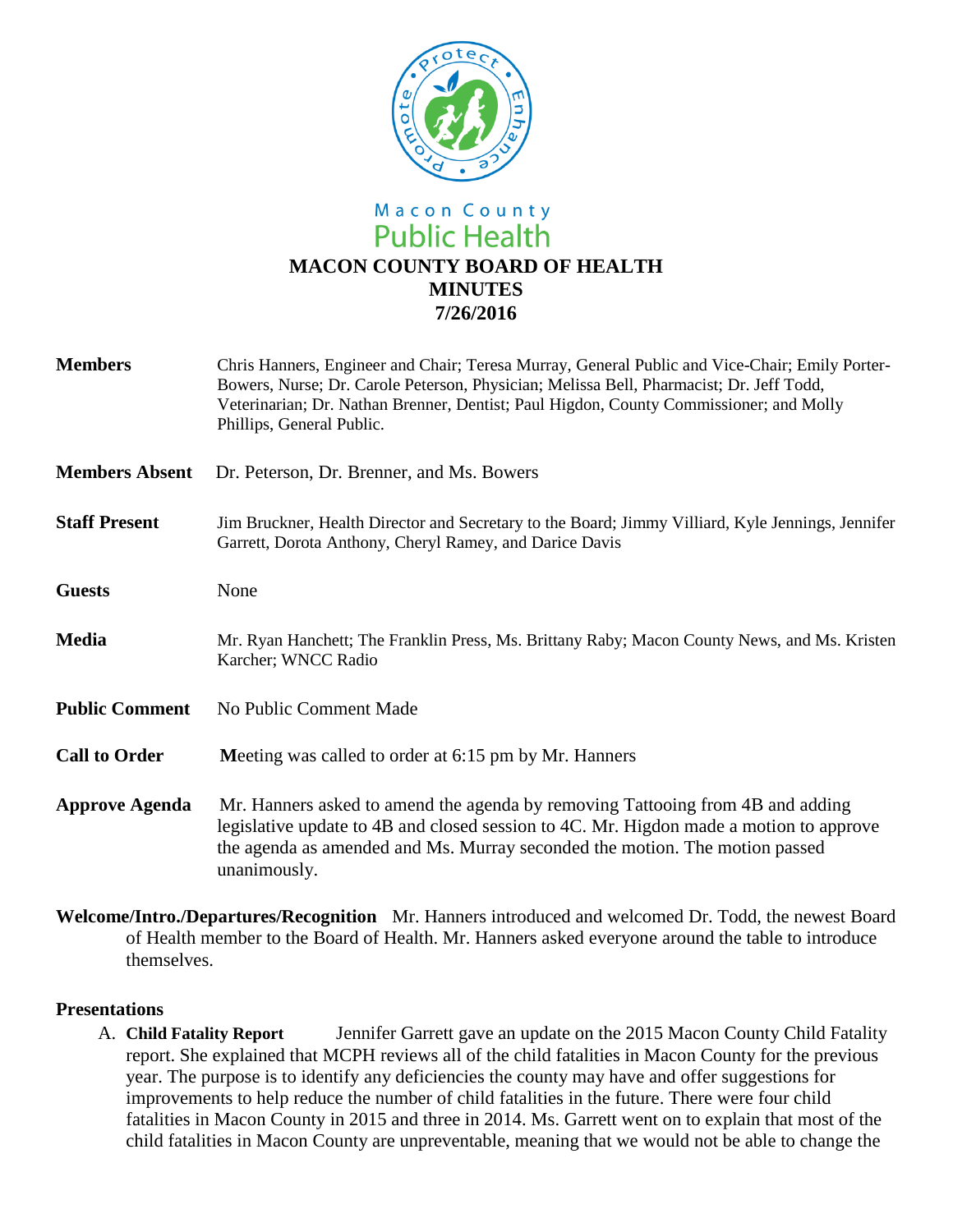outcome no matter what. After reviewing the child fatalities report, the findings are sent on to state wide coordinator for additional review. This report is used by various agencies in the state. MCPH teamed up with Safe Kids to offer free inspection of proper installation of baby car seats. Courtney Bell and Mercy Avila will be attending car seat training at Southwestern Comm. College.

MCPH is holding a "hot car" event at the Macon County Fair in September to demonstrate how quickly a car heats up in hot weather and how dangerous/fatal it can be to leave a child or pet in a hot car.

The franklin Police and Fire Departments will be holding a Safe Kids Demonstration. This event will be held in downtown Franklin on Iotla St. They will be serving food and other refreshments.

- B. **Communicable Disease Report** Ms. Ramey gave a report on North Carolina Communicable Diseases and had a handout for review. She explained that there are about 90 reportable diseases in NC. She gave an overview of various reportable diseases and explained the MCPH procedures for such diseases. MCPH collaborates with local providers and state officials to report and track the diseases. Local Health Departments are required to offer free STI testing and treatment. There are a couple of exceptions to this rule, but the CDC and State guidelines must be followed. The state monitors all Health Departments for compliance with state laws and rules regarding communicable diseases. Ms. Phillips asked what Campylobacter is. Ms. Ramey explained and gave a brief description. Dr. Villiard said that Campylobacter is the most common food borne illness in the U.S.
- **Approve Minutes of Previous Meeting** Mr. Higdon made motion to approve the minutes and Ms. Phillips seconded the motion. The motion passed unanimously.

### **Old Business**

- **A. Arbovirus Illnesses** Mr. Jennings explained that Arbovirus is a mosquito borne illness. MCPH has been involved with Dr. Byrd at WCU who has been researching mosquitos for eight years. MCPH has created handouts directly related to mosquito control. These are currently being handed out at various public places and events. We are also doing mosquito presentations at local events and places of employment. Environmental Health has received a few complaints from the community about properties with mosquito problems. They are investigating and seeking to get help to resolve the issues. Mr. Hanners asked if Ziki was the primary concern in Macon County. Mr. Jennings said Encephalitis and West Nile virus are the most common mosquito borne illnesses in our area. Dr. Todd asked if there have been any Ziki issues reported in NC or neighboring states. Mr. Jennings said not that he was aware of. Mr. Bruckner said that, to his knowledge, states in the southeast have only travel related cases, but not locally acquired cases. Dr. Villiard add that there are currently no locally acquired Ziki cases in the US, but there are 1,404 travel associated cases.
- **B. Update to lead in Water** Mr. Jennings explained that there are some private drinking wells in Macon County that have elevated levels of lead. Environmental Health is continuing to monitor all water samples that come into our department for elevated lead levels. Also, Virginia Tech recently came to Macon County and did a well sampling study, testing for lead content in drinking water. We are beginning to see a decreased amount of elevated lead levels in drinking water. This may be due to the fact that before 2010, plumbing materials were allowed to contain up to 8% lead to be considered lead free. In 2014, the standard for plumbing materials being considered lead free was reduced to .25 %. Also, well drillers in Macon County are more being more conscience of the materials they are using.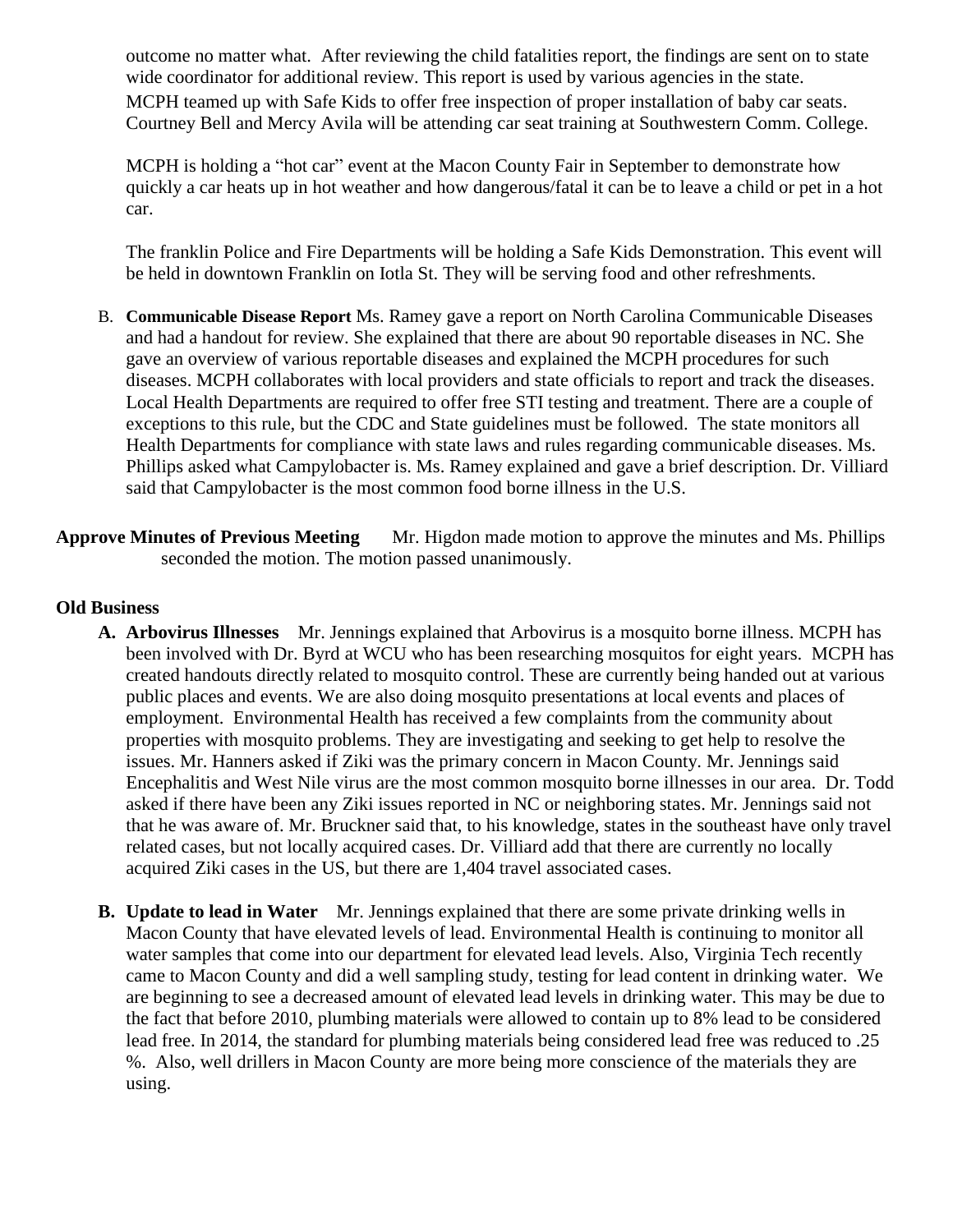## **New Business**

**A. Swimming Pools and Inspections** Mr. Jennings said that all public swimming pools and spas are inspected by environmental health. There are 35 public swimming pools in Macon County. This does not include private swimming pools. Every year all public pools and spas must submit an application for inspection. Some will be inspected twice in a year. He went on to explain all of the safety standards and signage that must be met before the pool/spa will pass inspection. Mr. Hanners asked what pools are inspected twice a year. Mr. Jennings said any pool that is open year around would be inspected twice.

Ms. Murray said that Environmental Health did a great job on their presentation to the Board of Realtors.

**B. Legislative Update** Mr. Bruckner spoke on NC House Bill 972 which became law in North Carolina on July 11, 2016. This law was originally written to regulate law enforcement body camera footage. Legislators added the language authorizing syringe exchange programs as an amendment. This bill does not fund syringe exchange programs and it prohibits the use of public funds to purchase syringes and other injection supplies. Public funds may be used for all other expenses, including personnel, health care costs, HIV and Hepatitis C testing, Naloxone, wound care, treatment and social service referrals, etc. This bill makes it legal for a governmental or nongovernmental organization, including health departments, to establish and operate a needle and hypodermic syringe exchange program.

The Harm Reduction Coalition in NC is going to provide the first 600 syringes and needles free of charge to Health Departments that would like to participate. MCPH has begun talking locally with the Substance Abuse Task Force about where best to place this program. Mr. Bruckner is planning to meet with Sheriff Holland from the Macon County Sheriff's Department and the Chiefs of Police from Franklin and Highlands as well. Mr. Bruckner will keep the Board updated.

Mr. Hanners asked about the criteria that must be met for a person to participate in the syringe exchange program. Mr. Bruckner said he did not have the criteria in front of him, but said the legislation required state DPH approval to operate a program and included reporting requirements. There were also some client educational and referral requirements that had to be met before providing clients with syringes and/or needles.

SB734 is a new law in NC that allows a practitioner acting in good faith and exercising reasonable care to directly or by standing order prescribe an opioid antagonist (Naloxone). This drug is for those who are experiencing an Opioid related overdose. Under a new standing order signed by the Deputy Secretary for Health (state health director ) pharmacies are now permitted to dispense Naloxone to (1) a person at risk of experiencing an opiate-related overdose or (2) a family member, friend, or other person in a position to assist a person at risk of experiencing an opiate-related overdose. From 1999-2015 we have had 50 deaths in Macon County due to opiate-related overdose. Ms. Phillips asked if there has been a steady increase in overdoses in the county. Mr. Bruckner said that the numbers vary from year to year.

C. **Closed Session:** Mr. Higdon made a motion to go into closed session siting a Pending Legal Matter in accordance with N.C.G.S. 143-318.11a (7) and for Mr. Bruckner, Macon County Health Director, Kyle Jennings, Environmental Health Supervisor, and Jennifer Garrett, Section Administrator Personal Health, to stay in the room. Ms. Phillips seconded the motion. The motion passed unanimously.

Mr. Hanners called the meeting back into open session at 7:12 pm.

Mr. Bruckner read the Tattoo press release regarding unlicensed tattoo artists in Macon County. This is due to be released to the media at the conclusion of this meeting.